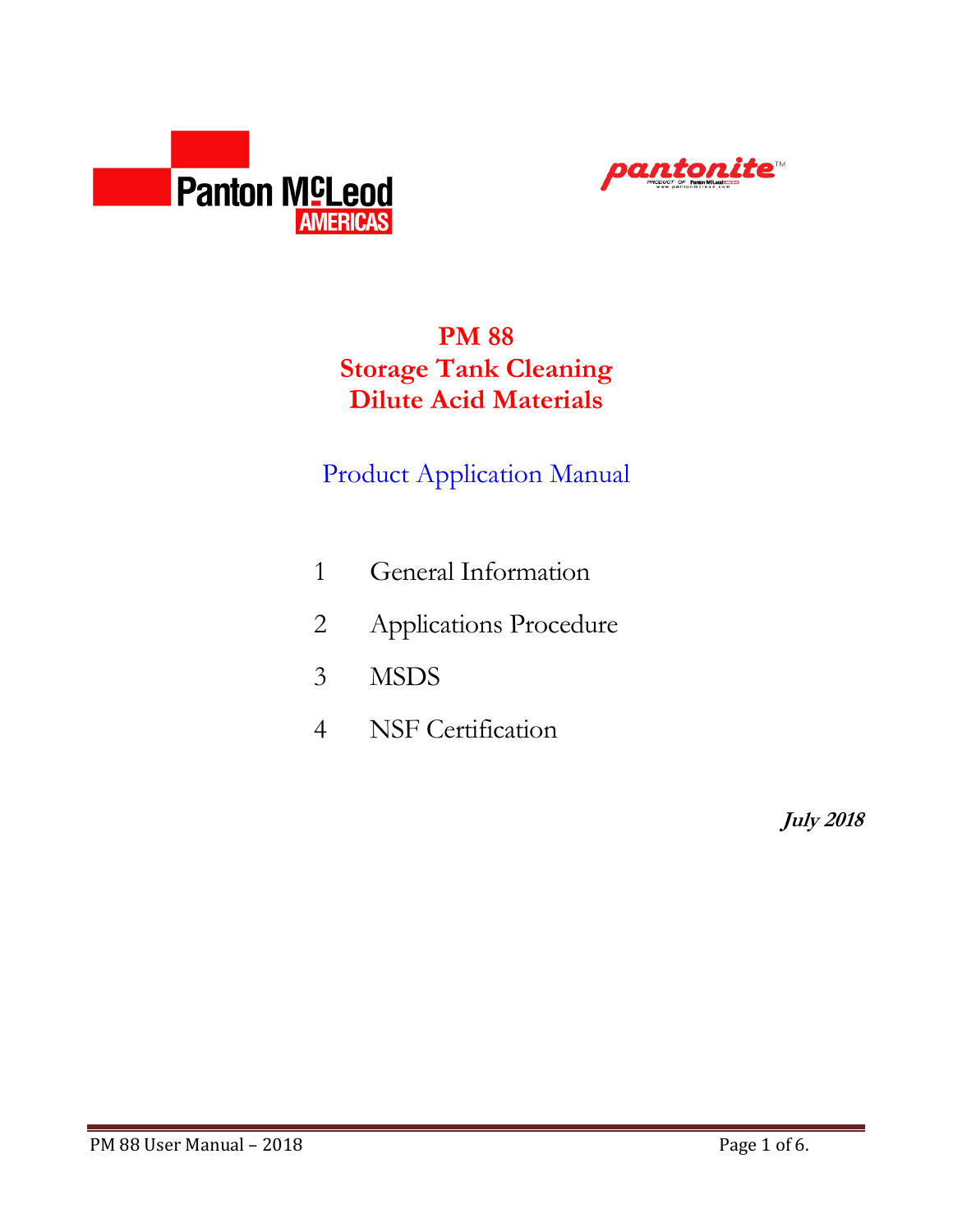## **1. GENERAL INFORMATION**

#### **1.1 DEFINITIONS**

#### **PM 88 - Strong Cleaner and Disinfectant**

Designed to be used for cleaning and disinfection of water storage tanks and towers, filtration gallery walls and assorted wetted surfaces where minor foaming during the cleaning process and rinse down is not problematic.

#### **PM 100 - Powder/Catalyst**

An Organic Acid to be mixed with contents of the containers of PM88 **immediately** prior to use.

## **1.2 TANK, TOWER and SURFACE APPLICATIONS**

The System is ready to use when the PM 100 powder and the contents of containers of liquid PM88 are mixed.

Wet the walls and columns with water, spray on solution gently from top to bottom, rinse thoroughly, neutralize and drain.

The tank is now clean and disinfected, ready to be returned to service.

The application Equipment Comprises of one acid-proof diaphragm pump (110V, .35 hp) complete with a 20' or 40' telescopic lance (1.8 gpm max., 65 PSI) and 200 ft. – 300 ft. of hose and hardware on a hose reel.

**1.2.A – Wells, Air Stripper and Filtration Media. DO not use PM 88 on any well, Air Stripper Media or Filter Media applications! Please see the separate application instructions for PM 77 for these types of applications.** 

## **1.3 DISPOSAL**

In basic form, the materials need only pH correction by chemical neutralization and/or dilution. However, specific approval may be required for the disposal of the material and rinse products prior to each discharge to the environment or sewage line as in current practice when cleaning a tank.

#### **1.4 MATERIAL USAGE**

The amount of PM 88 with associated PM 100 required to clean a standard design water storage tank or tower is typically one 55 gallon drum per 500,000 gallons.

Note: (each 55 gallon kit = typically  $600 - 1,000$  Ft<sup>2</sup> coverage).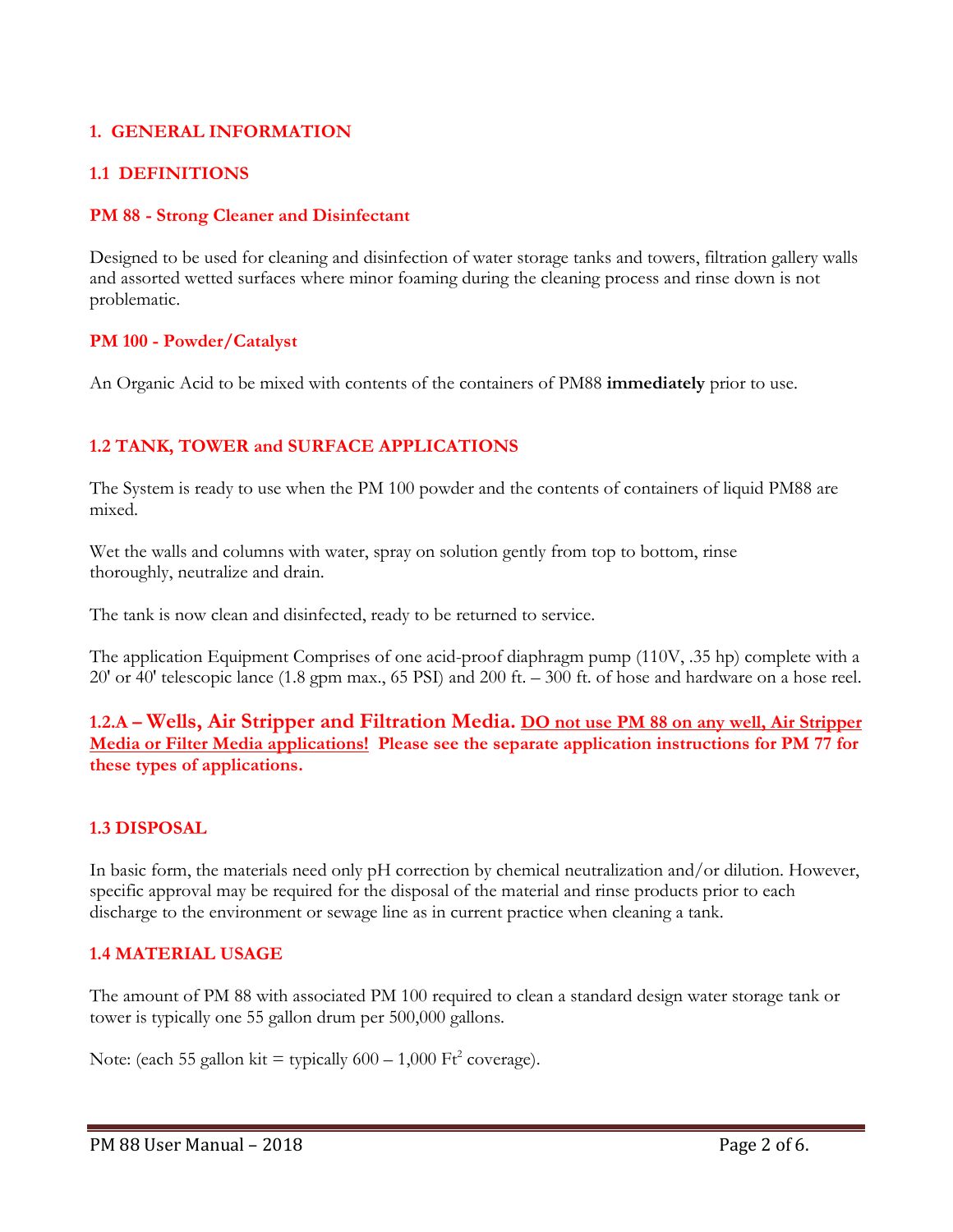Note: The degree of contamination or biofouling in a tank (which directly determines the PM 100 material consumption) is not directly related to the length of time the tank has been in service.

Factors such as the nutrient content of the water, the temperature, prolonged or stagnant storage and the efficiency of previous cleaning will also determine the material demand of the tank or tower in order to return it to a clean, uncontaminated state, suitable for the storage of drinking water.

Tank Size **PM 88 Application Rate (gallons) Stored Volume (Gallons) Light Standard Heavy** 50,000 5 5 10 100,000 10 10 10 15 250,000 15 20 25 500,000 30 40 55 1,000,000 60 75 90 2,000,000 100 125 150 3,000,000 135 175 205 4,000,000 170 215 255 5,000,000 200 250 300 6,000,000 230 285 340 7,000,000 260 320 380 8,000,000 290 355 420 9,000,000 320 390 460 10,000,000 350 425 500

The following is a table of typical application rates of the PM88 system:

## **Notes:**

## **Light product consumption would typically be expected where a tank has:**

a. Higher (>25 Ft) and/or circular walls

b. Fewer columns (or dome

roof)

c. Good surface or approved lining

#### **Heavy product consumption would typically be expected where a tank has:**

- a. Lower walls (< 20Ft)
- b. Many columns
- c. Poor surface (or very pitted surface)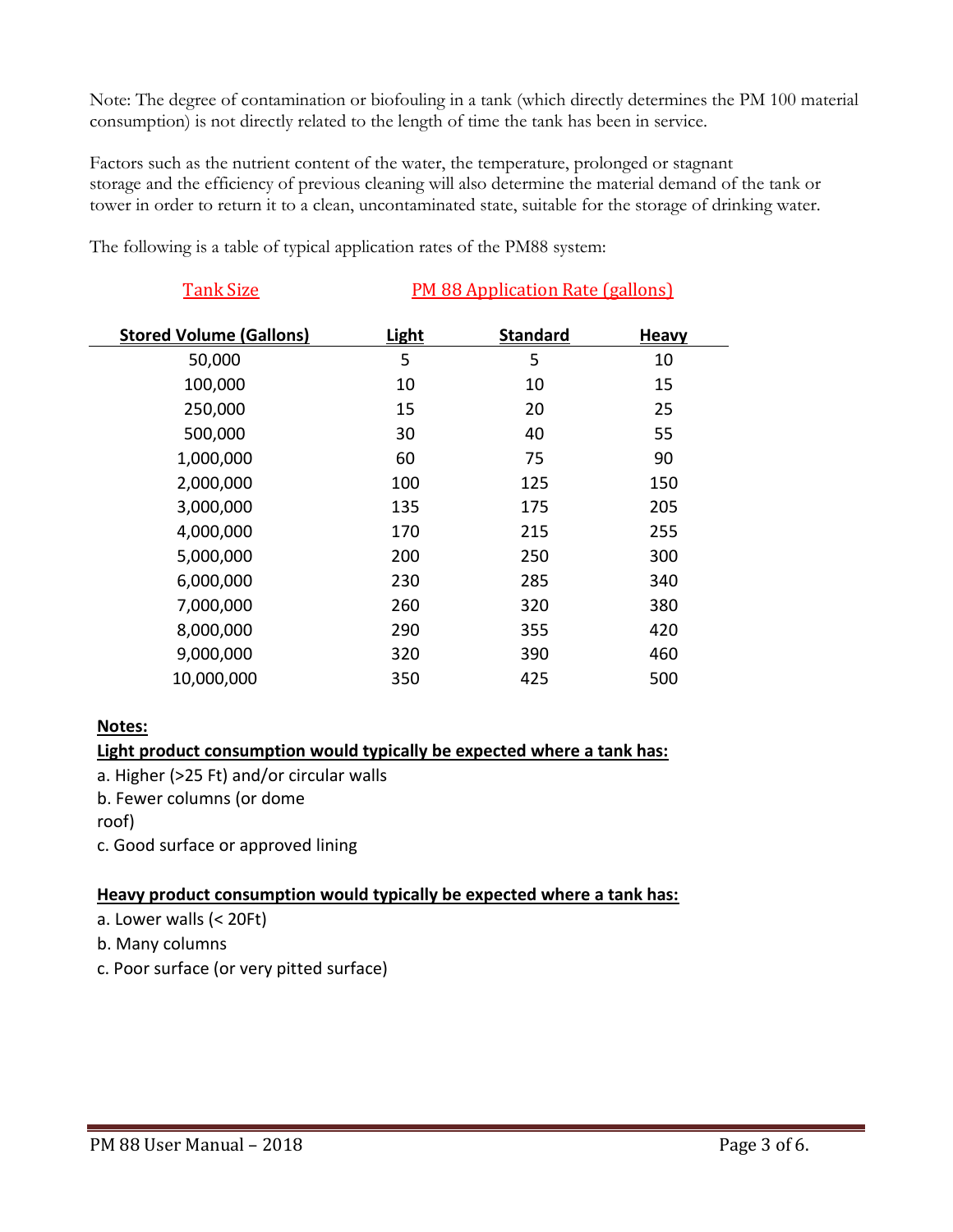#### **1.5 DOWNTIME**

When trained, a three-man team can usually complete the cleaning of storage tanks up to 4 million gallons capacity in one working day. Tanks less than 2 million gallons of storage capacity are usually completed in 4 - 6 hours. Note: the design and number of interior supports will effect the cleaning time and amount of cleaning product required.

The three-man team will consist of two men within the tank and one man controlling surface activities and safety procedures.

Depending on the degree of experience, specific training may be needed to achieve these production rates.

#### **1.6 TRAINING**

Training of your personnel in the handling, application and disposal of materials is recommended. Ideally, such training will be done on site in an actual cleaning operation. Initial on-site training costs are included in the purchase price of the materials and purchase or rental of the application equipment.

#### **2. ON SITE APPLICATION PROCEDURE**

#### **2.1 PM 88**

Is a mixture of acids and disinfectants, which clean and disinfect water storage tanks and towers, contaminated water treatment plants and biofouled filtration gallery walls.

High concentration Chlorine disinfection is no longer required for typical cleanings.

#### **2.1(2) PACKAGING**

PM 88 is supplied in 55-gallon drums with a separate container of PM100 powder.

#### **2.1(3) PREPARATION**

**From a usage view, PM 88 is a two-part material comprised of the mixing of 1 lb. of PM 100 powder for each 5 gallons of PM 88 to be used. These two components should be stored as packaged and mixed on site immediately prior to use**.

#### **2.1(4) SAFETY**

When using these materials, the following personal protection should be worn at all times.

Breathing: Disposable paper facemasks suitable for hydrochloric acid fumes - 3M 8246 or equivalent.

Hands: Acid-proof gloves.

Eyes, Face and Head: Full-face protector/visor mounted on a hard hat.

PM 88 User Manual – 2018 **PM 88 User Manual – 2018**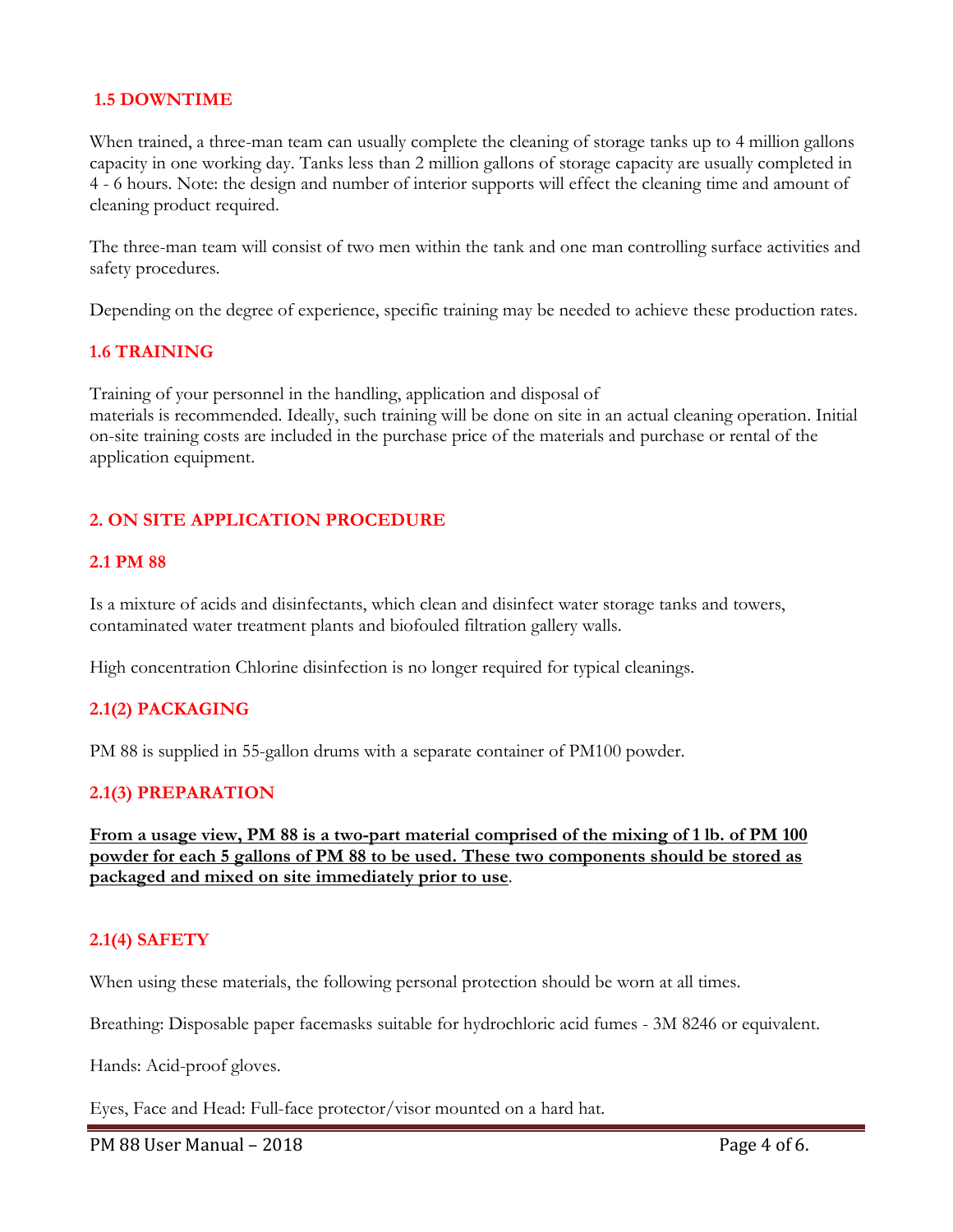Safety Clothing: Waterproof hooded suits and boots.

# **2.2 APPLICATION PROCEDURE**

**2.2(1) Disinfect** all footwear and equipment to be taken into the tank.

#### **2.2(2) Close all washout valves.**

**2.2(3)** Wash down all internal surfaces with drinking water prior to application of PM products.

**2.2(4)** Mixing procedures for PM 88 and - Five (5) gallons of PM 88 is mixed with one (1) pound of PM 100 powder prior to use.

**2.2(5)** Apply the mixed liquid directly to all wetted/damp vertical surfaces. Also to any pipe work, ladders, ball valves and mechanicals.

Begin at the top and progress down to the floor, wetting the surfaces without much run-off.

Apply the liquid evenly and consistently to all surfaces regardless of how dirty they appear.

#### **Do not "wash" or over apply to the surfaces waiting for a visual confirmation that cleaning is occurring before moving on.**

**2.2(6)** Rinse all treated surfaces with copious quantities of drinking water between **ten minutes and one hour** after application. **Timing is not critical within these parameters**.

**2.2(7)** Visually inspect the rinsed surfaces, particularly in the vicinity of the inlet and the highest water level. If any areas are still dirty, reapply PM 88 to these areas only until clean. Rinse again as in 2.2.5.

**2.2(8)** When all surfaces are satisfactorily clean and disinfected the floor will be covered with rinse water containing diluted PM 88 removed biofilm residues and dirt. This rinse water is usually between pH 3 and pH 4.

**2.2(9)** Note: **The use of chlorine disinfection is no longer necessary, if approved by your state regulatory agency.**

# **2.3 NEUTRALISATION and DISPOSAL PROCEDURES**

**2.3(1)** Count the empty containers that have been used and be sure it matches the number delivered.

**2.3(2)** Apply the neutralizer directly on to the rinse water throughout the tank, applying more where it is deep. Walk around in the water to assist the mixing process.

Note: When working in confined spaces the atmosphere should be monitored for Oxygen depletion at all times. During neutralization, small amounts of Carbon Dioxide gas may be liberated although this is highly unlikely due to the very dilute nature of wash down materials.